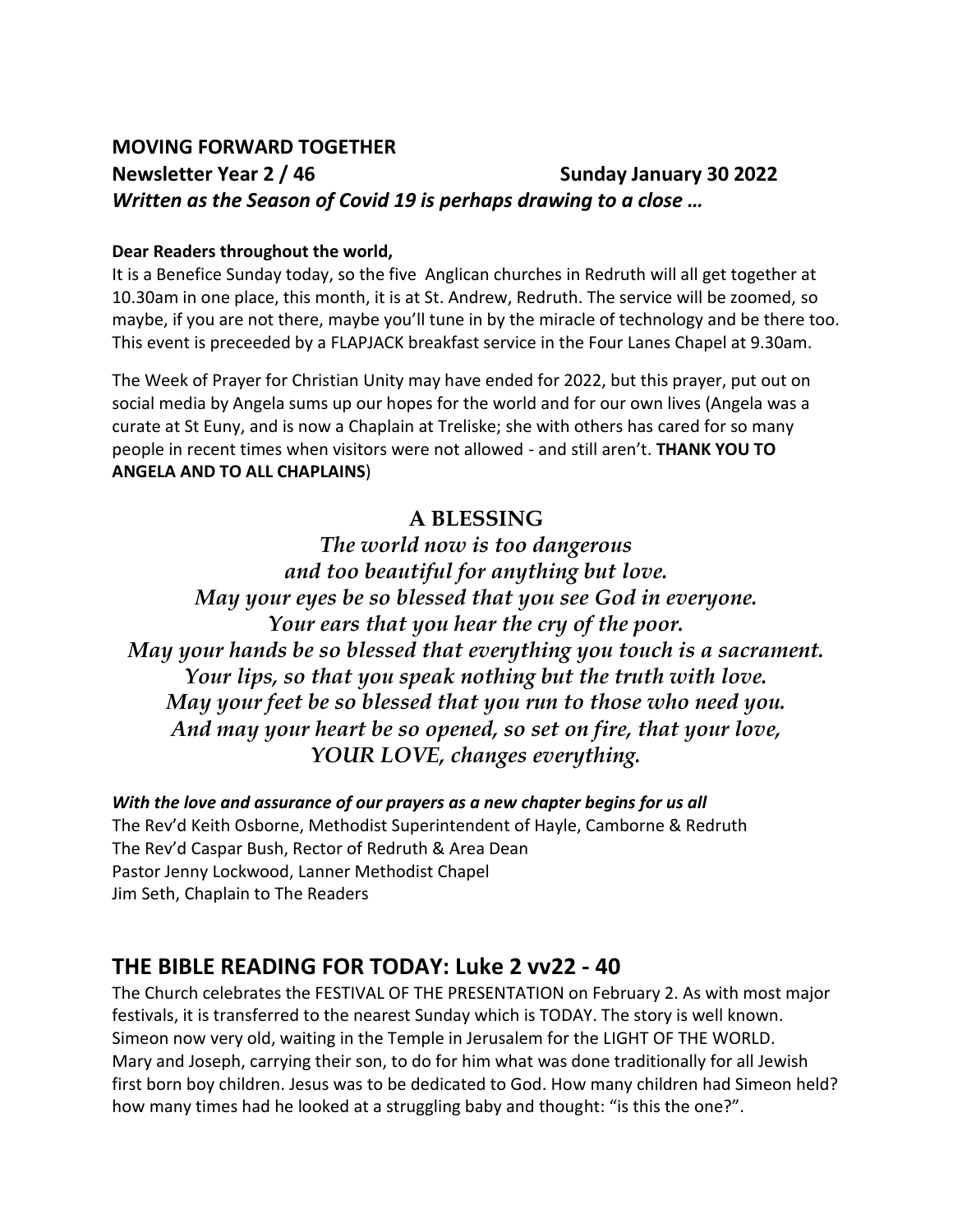This time, as Simeon held Jesus, he knew; he was holding the light of the world. God's promise to him had been fulfilled. There was a witness, Anna, she too had been waiting, she too knew the child had been born.

All our children are precious, all our children carry the light of God's love within them. Today, we not only bless candles as a sign of God's light and love, we also bless our children and pray, as they carry the light of Christ into the world, that same world will be a place of peace and safety for all.



### **THOSE WHO WE REMEMBER THIS WEEK**

**MONDAY JANUARY 31 John Bosco Priest Founder of the Silesian Order 1888** Born in 1815, to a poor family, John spent much of his life in the Turin area of Italy. He worked with young people, many were homeless, without hope of work. He pioneered training courses and industrial schools. John was ordained and he founded a religious order dedicated to Saint Francis de Sales (who we remembered last week). The order became known as the Silesians, and his vision for the young grew in strength.

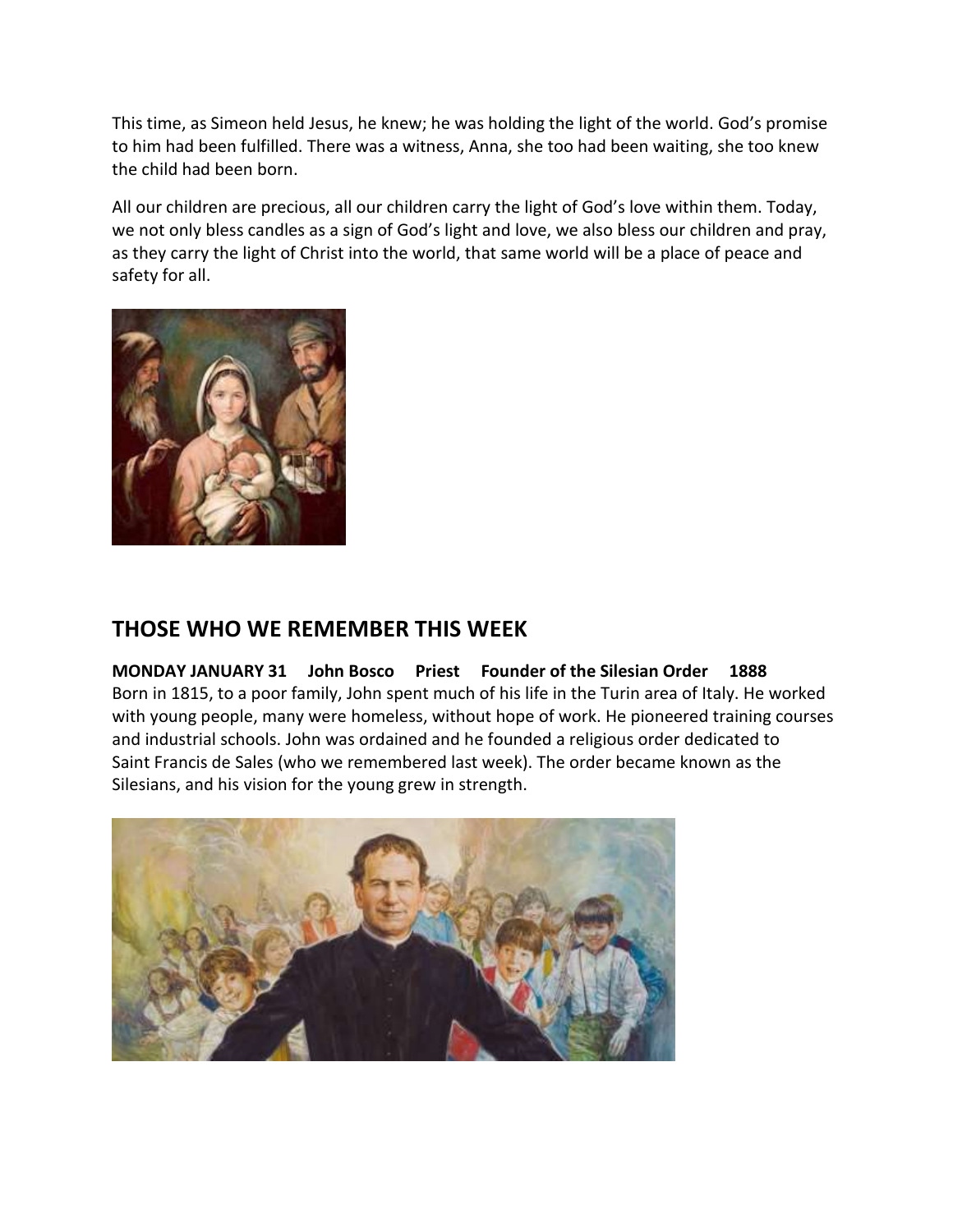#### **TUESDAY FEBRUARY 1 Brigid Abbess of Kildaire 525**

Brigid, also known as Bride was born in the latter part of the fifth century, just five miles from Kildare, Ireland. She became a nun and then abbess of her community. It is thought she was baptised by Saint Patrick, and like many other Celtic saints developed an affinity with the natural world. Legend has her consecrated a bishop due to her resemblance to Mary, but as an abbess she had the authority of a bishop. She is reputed to have strengthened the church in Ireland, and with Patrick is its patron.



#### **WEDNESDAY FEBRUARY 2 FESTIVAL OF THE PRESENTATION OF CHRIST IN THE TEMPLE**

This day marks the completion of 40 days since the birth of Jesus. Mary was required by Levitical law to take her son to the Temple in Jerusalem. On seeing the holy family, Simeon proclaimed the child as the light of the world and Anna gave thanks that her redeemer had arrived. The day has become a time for candles to be blessed and Christingles to be made.



#### **THURSDAY FEBRUARY 3 Anskar Archbishop of Hamburg Missionary 865** Born in Picardy, France, Anskar was dedicated as a monk at the age of 13. In 826, following the conversion of Denmark, he was sent to Schleswig to start a Christian school, which failed, and then on to Sweden where legend has him building the first Christian church. In 832 he was consecrated Archbishop of Hamburg. He was much loved for his work among the poor and condemning the slave trade. Hs wish was to be 'a good human being'. He is the patron saint of Denmark and died at Candlemas-tide in 865.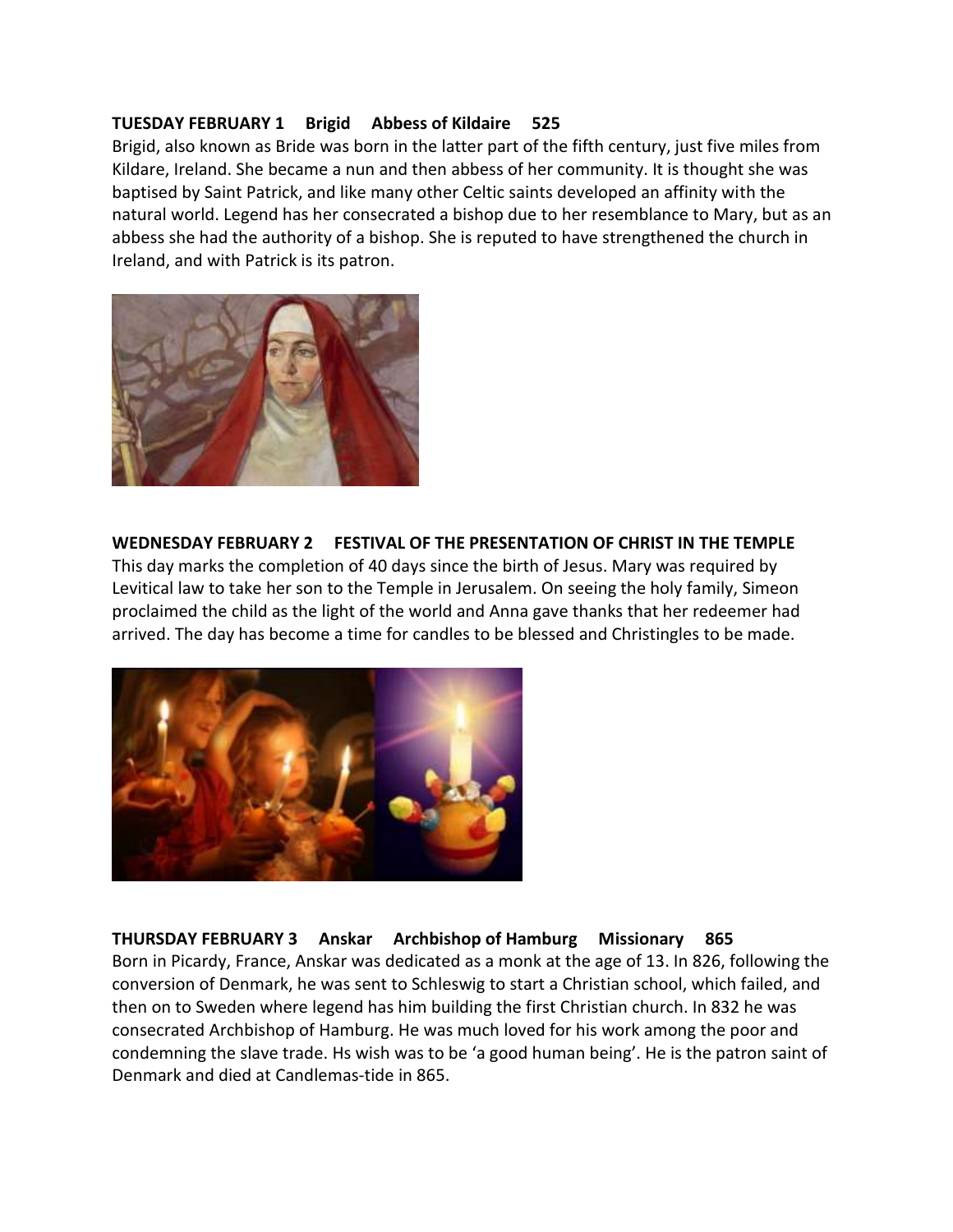

**FRIDAY FEBRUARY 4 Gilbert of Sempringham Founder of the Gilbertines 1189 Born in Sempringham in 1083, Gilbert became its parish priest in 1131. He encouraged the vocation of women and formed a mixed order of women and men who followed the Rule of Saint Benedict. When he died at the age of 106 England had nine such double monasteries and as such was the only mixed foundation until the reformation in the sixteenth century.** 



**SATURDAY FEBRUARY 5 Feria** 

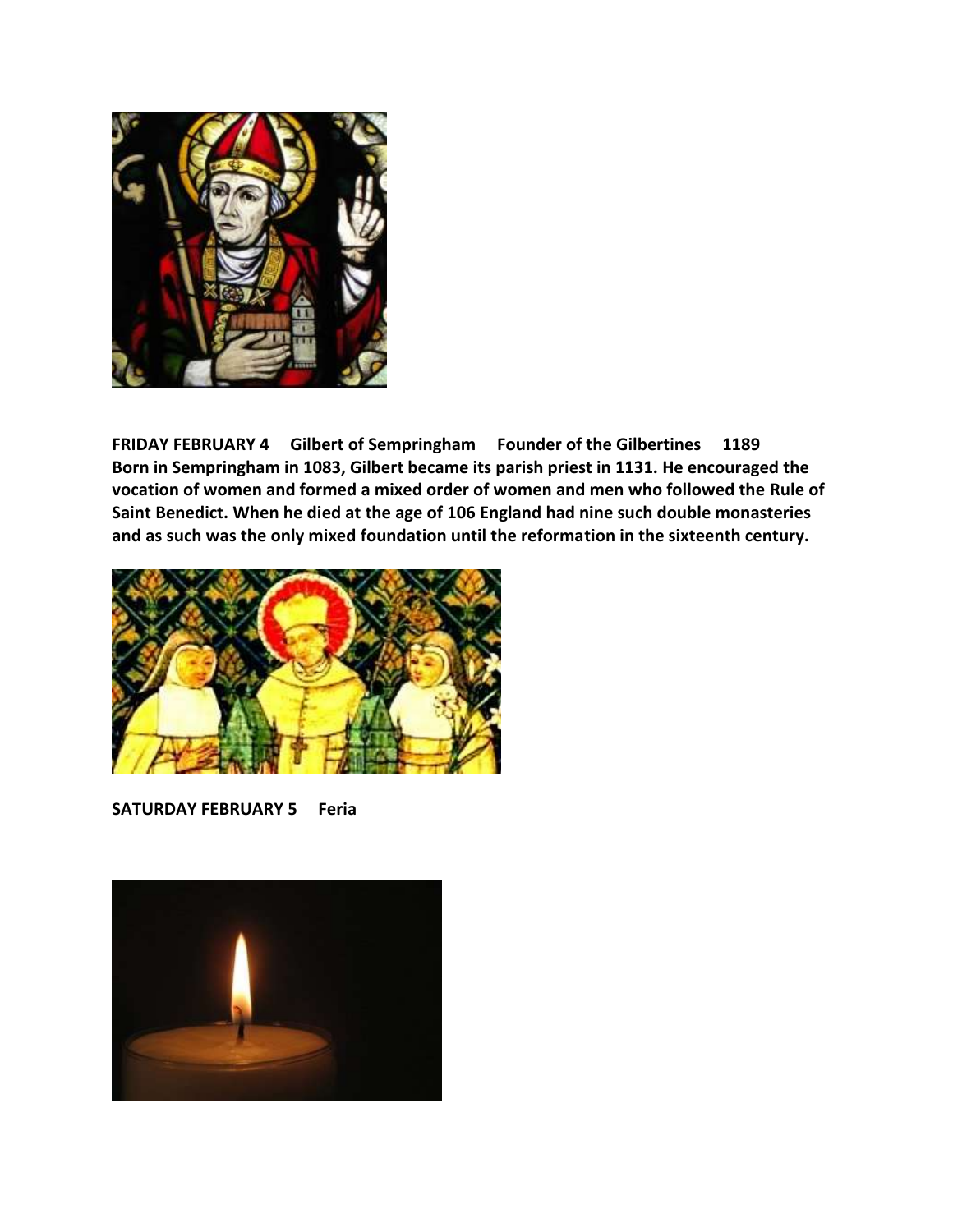### **PRAYERS FOR THE WEEK**

#### **SUNDAY JANUARY 30 THE FOURTH SUNDAY AFTER EPIPHANY / BENEFICE SUNDAY** "Into your hands I commend my spirit; you will redeem me O Lord, God of truth" Psalm 31 vv6 **PRAY FOR THOSE WHOSE LIVES ARE DRAWING TO A CLOSE, THAT THEY WILL NOT BE AFRAID AND WILL REMEMBER THAT ALL PEOPLE ARE PRECIOUS IN GOD'S SIGHT**

#### **MONDAY JANUARY 31 John Bosco Founder of the Silesian Order 1888**

"Jacob served seven years for Rachel, and they seemed to him but a few days because of the love he had for her" Genesis 29 vv20

#### **PRAY FOR THOSE WHOSE LOVE MUST BE IN SECRET AND FOR THOSE WHOSE LOVE FOR ANOTHER IS NOT RECOGNISED OR ACKNOWLEDGED**

#### **TUESDAY FEBRUARY 1 Brigid Abbess of Kildaire 525**

"Wherever this Gospel is proclaimed, what she has done will be told in remembrance of her" Matthew 26 vv13

**PRAY FOR THOSE WHO THROUGH ACTS OF KINDNESS, COMPASSION AND UNDERSTANDING FOLLOW THE PATHWAY OF MARY (Magdalene?) AND THUS ANOINT THE WORLD**

#### **WEDNESDAY FEBRUARY 2 THE PRESENTATION OF CHRIST IN THE TEMPLE**

"Father, let this cup pass from me, yet your will be done, not mine" Matthew 26 vv39 **PRAY FOR CHILDREN THROUGHOUT THE WORLD, THAT THEY WILL LIVE IN A WORLD FREE OF OPPRESSION, VIOLENCE AND INJUSTICE**

**THURSDAY FEBRUARY 3 Anskar Archbishop of Hamburg Missionary 865**  "I said: "I will confess my offences to the Lord" and you removed my guilt" Psalm 32 vv5 **PRAY FOR THOSE WHO WAIT IN THE DARKNESS AND PRAY FOR THE LIGHT OF FORGIVENESS FROM THOSE THEY HAVE HARMED**

**FRIDAY FEBRUARY 4 Gilbert of Sempringham Founder of the Gilbertines 1189** "And behold, I am with you always, to the end of the world" Matthew 28 vv20 **PRAY FOR THOSE WHOSE VOCATION WILL LEAD THEM TO ENTER A RELIGIOUS ORDER**

#### **SATURDAY FEBRUARY 5 Feria**

"The Lord said "My presence will go with you and I will give you rest, for you have found favour in my sight" Exodus 23 vv14

**PRAY FOR THOSE WHO ARE TIRED AND STRUGGLE TO GO ON, THAT THEY WILL REMEMBER THEY DO NOT WALK ALONE**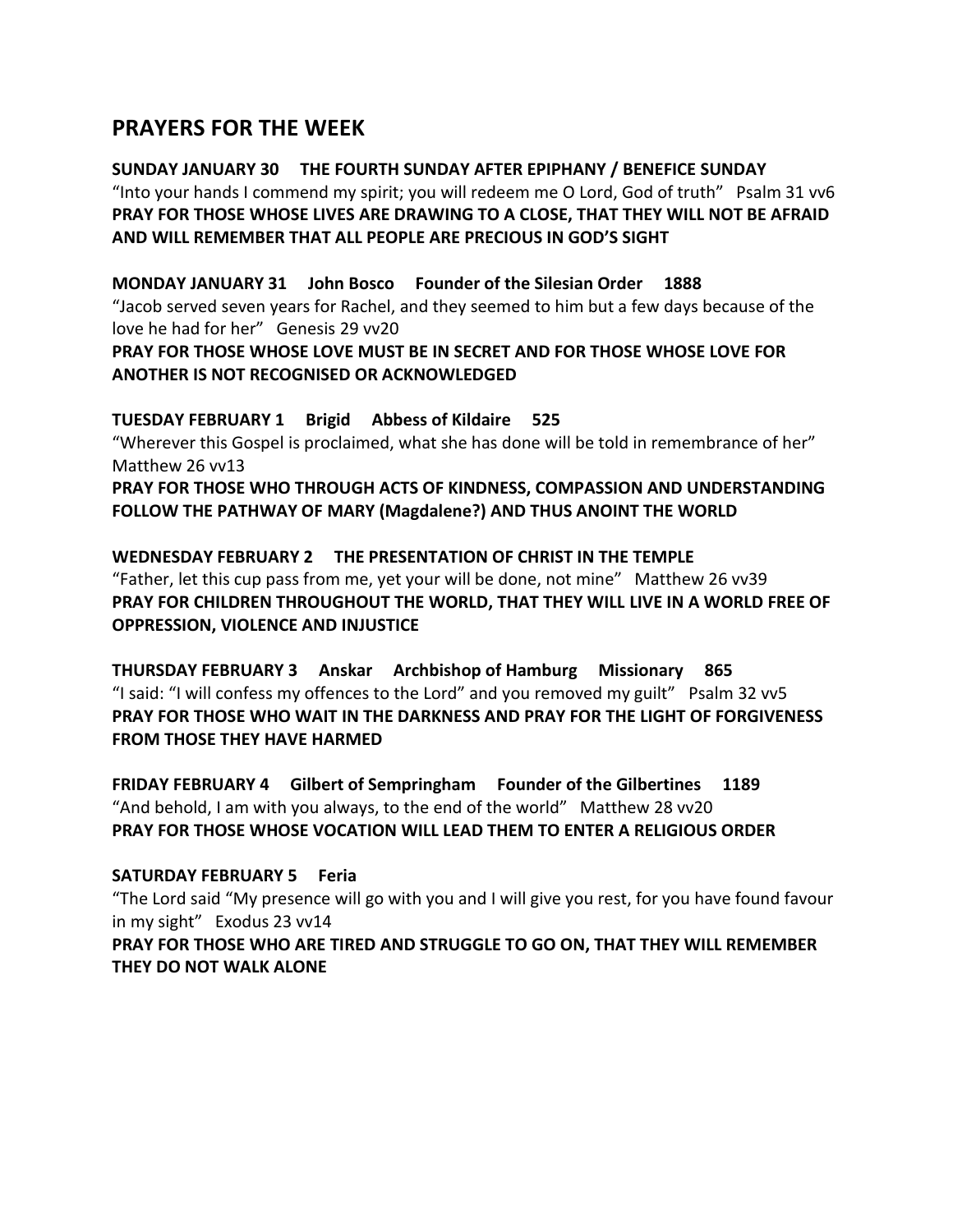## **FIRST SUNDAY EVENT**

FEBRUARY 6: The Presentation of Christ in the Temple / CANDLEMAS / Christingle Christchurch, Lanner, 6.00pm.  $70<sup>th</sup>$  anniversary of the accession of Queen Elizabeth II **ROYAL CHRISTINGLES WILL BE MADE!!**

# *THE COLLECTION WILL CONTINUE TO BE FOR THE PEOPLE OF AFGHANISTAN AND THEIR FOOD CRISIS*

MARCH 6: The First Sunday of Lent. Four Lanes Chapel, 6.00pm

APRIL 3: Passiontide begins. Pencoys Church, 6.00pm

MAY 1: The third Sunday of Easter. Christchurch, Lanner, 6.00pm

JUNE 5: Pentecost. Four Lanes Chapel, 6.00pm

JULY 3: Thomas the Apostle. Pencoys Church, 6.00pm

AUGUST 7: Transfiguration (trans.) Christchurch, Lanner, 6.00pm

SEPTEMBER 4: 12<sup>th</sup> Sunday after Trinity. Four Lanes Chapel, 6.00pm

OCTOBER 2: Harvest. Pencoys Church, 6.00pm

NOVEMBER 6: 3rd Sunday before Advent. Christchurch, Lanner, 6.00pm

DECEMBER 4: World AIDS Day / Advent. Four Lanes Chapel. 6.00pm

**THANK YOU SO MUCH FOR ALL YOU HAVE GIVEN IN BOTH SUPPORT AND DONATIONS. YOUR KINDNESS HAS CHANGED LIVES.** 

### **FIRST SATURDAY QUIZ**

Although it was hoped that the quiz would be face to face from January, due to the current health situation, the quiz will remain ON-LINE. **VOLUNTEER QUIZ SETTERS FOR FEBRUARY, MARCH & APRIL HAVE BEEN FOUND.** We'll try again for face to face from after EASTER on **MAY 7!!!** *The JCDs will set FEBRUARY , The Jersey Jesters will set MARCH, and the Isolated Two will set APRIL ……* **THANK YOU!!** Wherever we are, face to face or on-line, *POETS CORNER* will set the MAY quiz.

**MANY CONGRATULATIONS TO** *THE ISOLATED TWO the triumphant team in JANUARY.* 

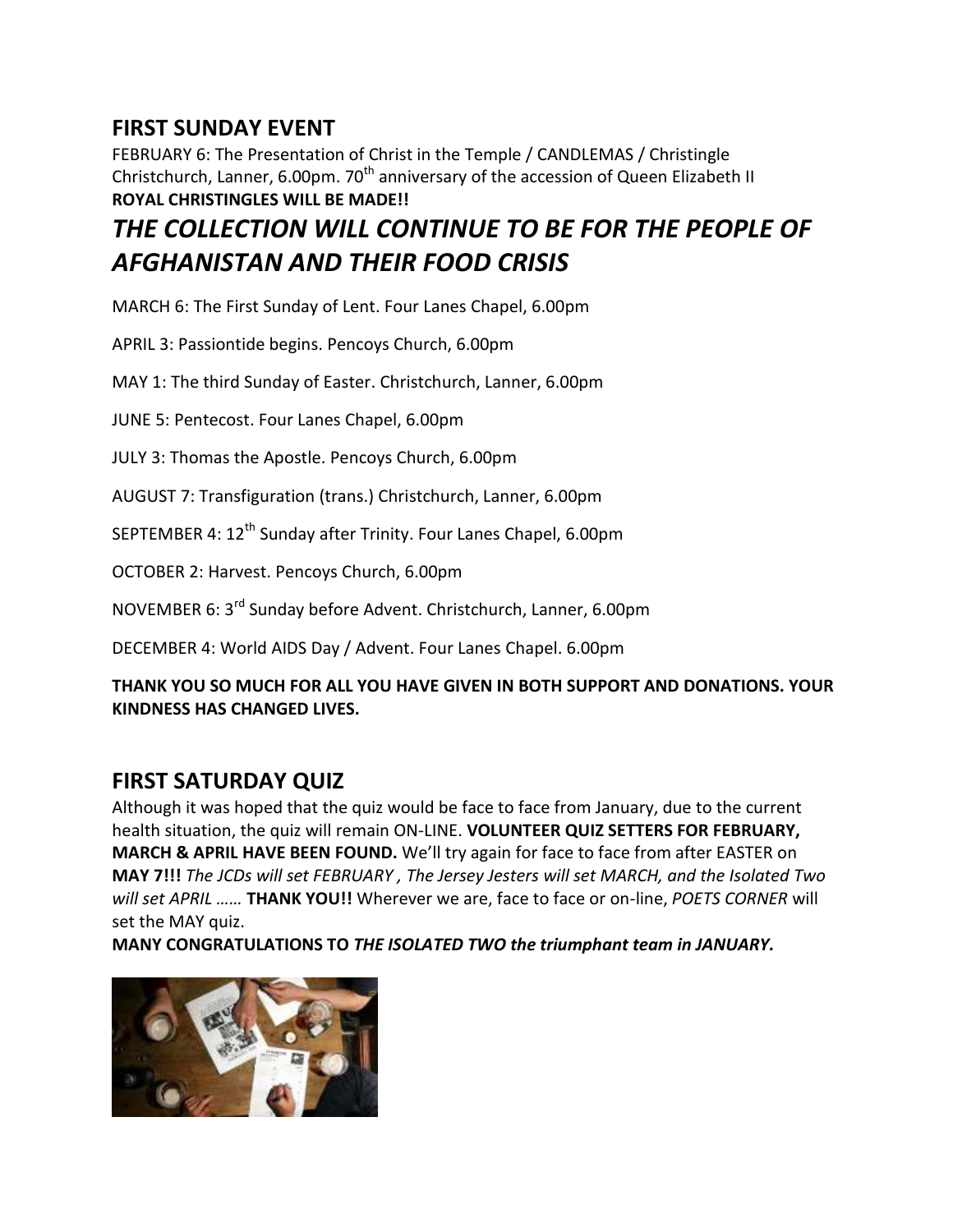## **HOLY COMMUNION AT HOME**

Perhaps you are still receiving the Blessed Sacrament at home? Perhaps you are still zooming your Sunday Service week by week. No-one must do what they are not comfortable with, so this prayer may still be of use to you.The Redruth Benefice churches remain open for private prayer and weekday services of Holy Communion and now the Benefice churches are open as usual on a Sunday (check timings for St Euny). However you may well have taken the decision to STAY AT HOME. The following prayer will help you to receive the Sacrament at home when once you would have been in church, or even on zoom. A prayer is offered and bread is taken:

> *As the seed falls into the earth and dies to give life to the grain, As the corn is cut and crushed to make flour, As the flour is baked and the yeast dies to give life to the dough. As the bread is broken and eaten to give life to the body. So Jesus, sitting with the disciples, took bread, broke it, and said:* **"This is my body broken for the world"** *Eat the bread and remember Jesus* May God bless you on your journey and keep you safe.



### **SUNDAY AT 6.00pm**

Still lighting your candle at 6.00pm each Sunday? If you are, THANKYOU. The list is updated regularly: This list goes all over the world and if you would like a name added, no matter where you are just let FP know at **baptism66@gmail.com** 

IN NEED: Peter & Maureen, Mandy, Paul, Monica, Claire-Louise, Rose & Terry, Francis, Rex, Marlene, Mark Genower, Zoe, Isabelle & Andrew, Betty, Helen Anderson, Vanessa, Sue, Nicola, Ethel Mary, Melva, Jim. S.

*THOSE WHOSE JOURNEY IS OVER: Shaun, Victor*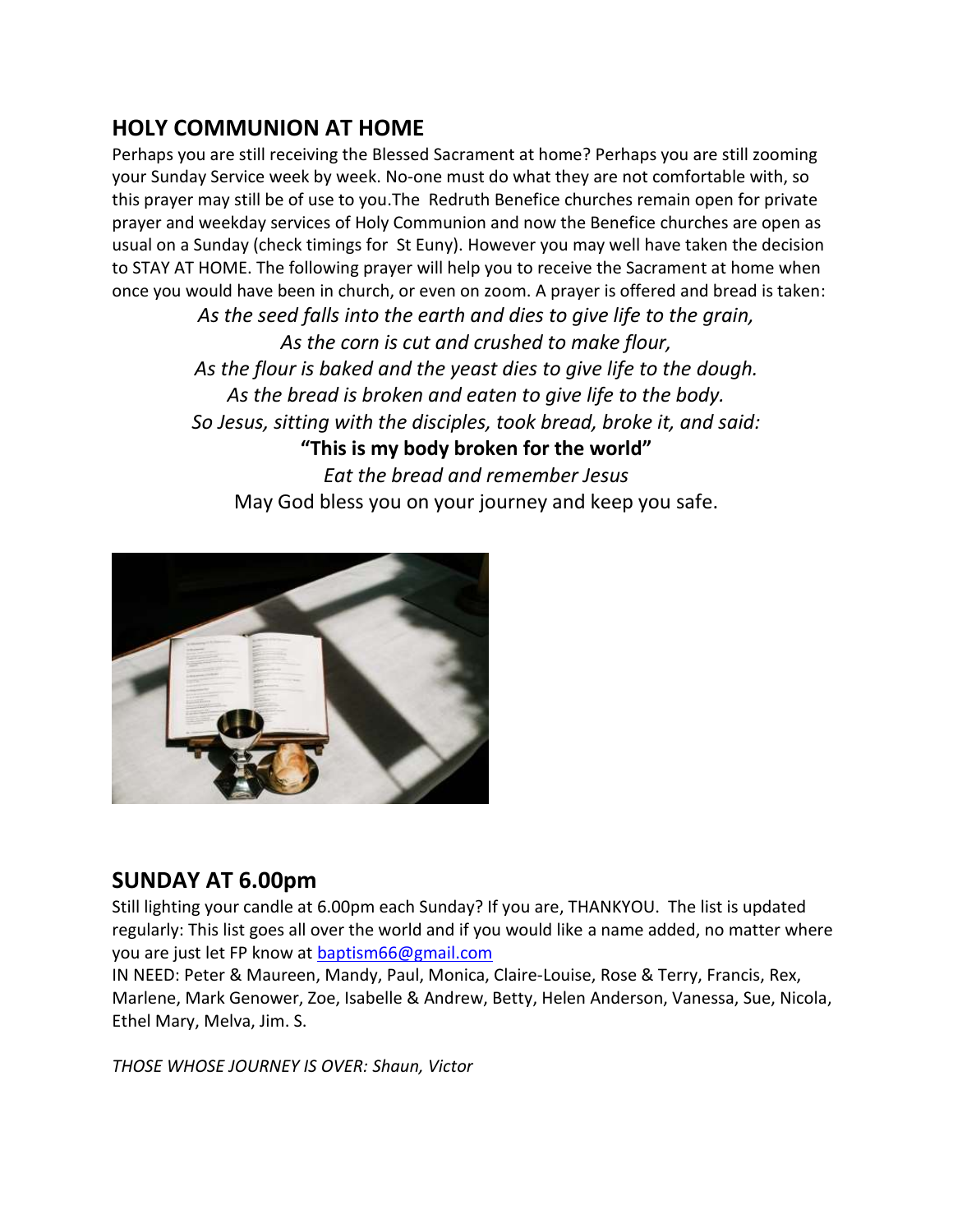## **SUPPORT OUR CHRIST THE KING / SOCK**



**THANK YOU** so much if you have been able toupport one of the three SOCK events. This was a major fund-raising project and raised £2,000.00 to support the life and work of Christchurch.

At a recent meeting, the Christchurch Council resolved to hold a SOCK every quarter, so the next one will be on: **SATURDAY MARCH 26 2022, 2.00pm – 4.00pm.** The theme will be: *Dedicated followers of fashion* and there will be (hopefully) rails of designer clothes for you to buy!!!

The Council also resolved that **Margaret's TEA & CHAT** will start again on the **LAST MONDAY** of each month, 2.00pm – 4.00pm. This starts on MONDAY JANUARY 31.



## **CHRISTCHURCH 105.2**

Tune in to this new style of FAMILY SERVICE on the THIRD Sunday of each month at 9.30am. new music, new approach, new everything!!!!



**Tune into:** *CHRISTCHURCH 105.2*